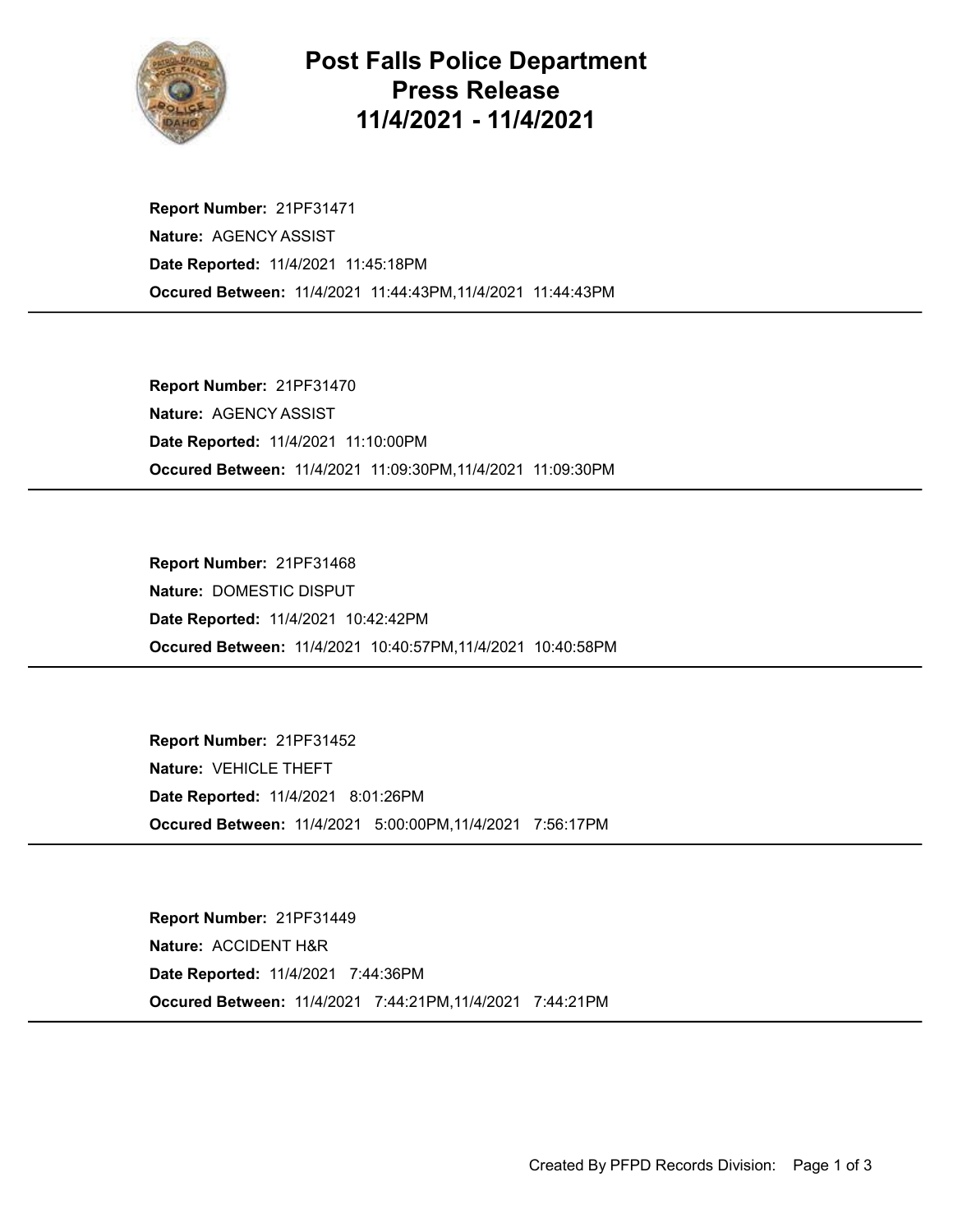Occured Between: 11/4/2021 5:56:07PM,11/4/2021 5:56:07PM Report Number: 21PF31434 Nature: ACCIDENT INJURY Date Reported: 11/4/2021 5:56:37PM

Occured Between: 11/4/2021 5:32:09PM,11/4/2021 5:32:09PM Report Number: 21PF31432 Nature: K9 USAGE Date Reported: 11/4/2021 5:32:37PM

Occured Between: 11/4/2021 1:32:10PM,11/4/2021 1:32:11PM Report Number: 21PF31412 Nature: SUICIDE THREAT Date Reported: 11/4/2021 1:33:57PM

Occured Between: 11/4/2021 11:33:07AM,11/4/2021 11:33:07AM Report Number: 21PF31398 Nature: FOUND PROPERTY Date Reported: 11/4/2021 11:35:12AM

Occured Between: 11/4/2021 10:49:51AM,11/4/2021 12:33:15PM Report Number: 21PF31394 Nature: CITIZEN ASSIST Date Reported: 11/4/2021 10:50:36AM

Occured Between: 11/4/2021 10:00:45AM,11/4/2021 10:00:45AM Report Number: 21PF31387 Nature: THEFT Date Reported: 11/4/2021 10:03:06AM